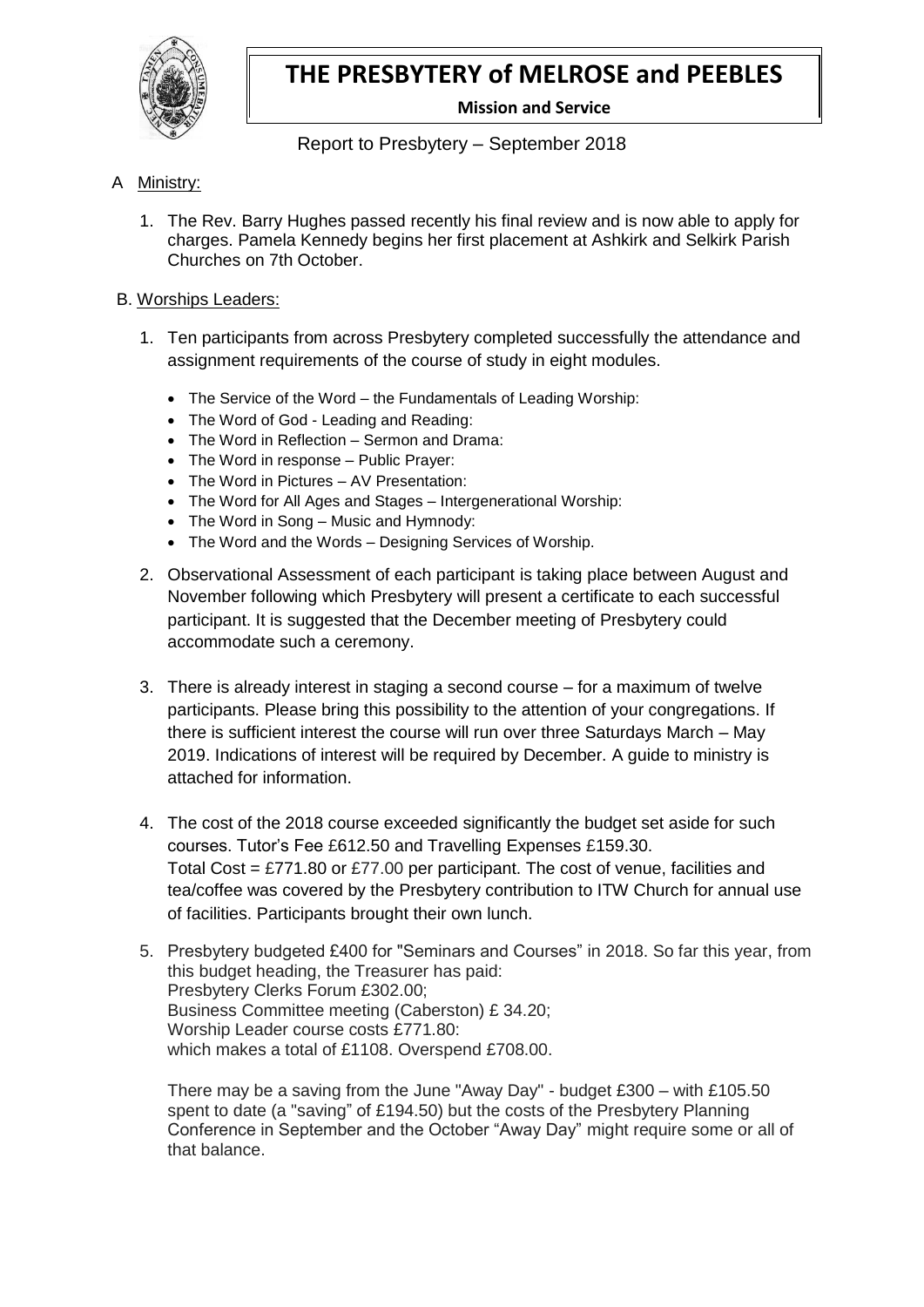

#### **Mission and Service**

- 6. Given the use of Innerleithen Church for events in addition to monthly and Business Committee meetings it may be prudent to make funds available for specific events outside regular meetings. If so, any costs incurred would be additional to the annual £500 rent that the Treasurer negotiates with ITW.
- 7. The present budget of £400 for 2018 "Seminar and Courses" needs to be increased to £1600.00 to cover present spend plus the October "Away Day"; say £300. A similar budget may be required for 2019. The costs of the Presbytery Planning day on 1<sup>st</sup> September could be covered by the "Away Day": budget of £300.00.
- 8. It is suggested that application be made to the Ministry and Mission fund for £1200 in support of 2018 Presbytery "Seminar and Courses". In due course Presbytery may decide to make similar application for 2019 events.

### C. October "Away Day":

- 1. Presbytery agreed to stage a service dedicated to peace in the Middle East, and in particular to Israel/Occupied Palestine, on the 24th of October 2018 in keeping with the World Mission Council request. Presbytery further agreed that an afternoon conference of the theme of the Middle East be held on the same date with the service following on from a light afternoon tea to be provided by Presbytery, all in Innerleithen Church.
- 2. The following programme has been agreed with invited speakers:

1500 – Arrival – cup of tea

1530 – Opening Welcome and Prayer – Moderator Rev Julie Rennick

Peace and Justice Issues, the squeeze on the Christian population and the difference between the Jewish community and the Israeli nation.

Why the C of S has and is committed to maintaining a presence in Israel/Palestine despite cut backs and other financial pressures.

1545 – Rev. Grant Barclay – Past Convener of Council of Assembly

1615 – Rev. Iain Cunningham – Immediate Past Convener of World Mission. Both of whom have visited the Middle East

1645 – Panel Discussion: Rev. Grant Barclay: Rev. Iain Cunningham: Val Brown (C Aid) and Dr.Fiona Burnett

To consider also what Presbytery might undertake as a 2019 project on Middle East?

1730 – Refreshments :

1815 – 1900/30: Special Service to be led by Rev Julie Rennick: Rev Grant Blair and Rev Iain Cunningham.

3. Full programme details will be made available to Kirk Sessions before the October meeting of Presbytery.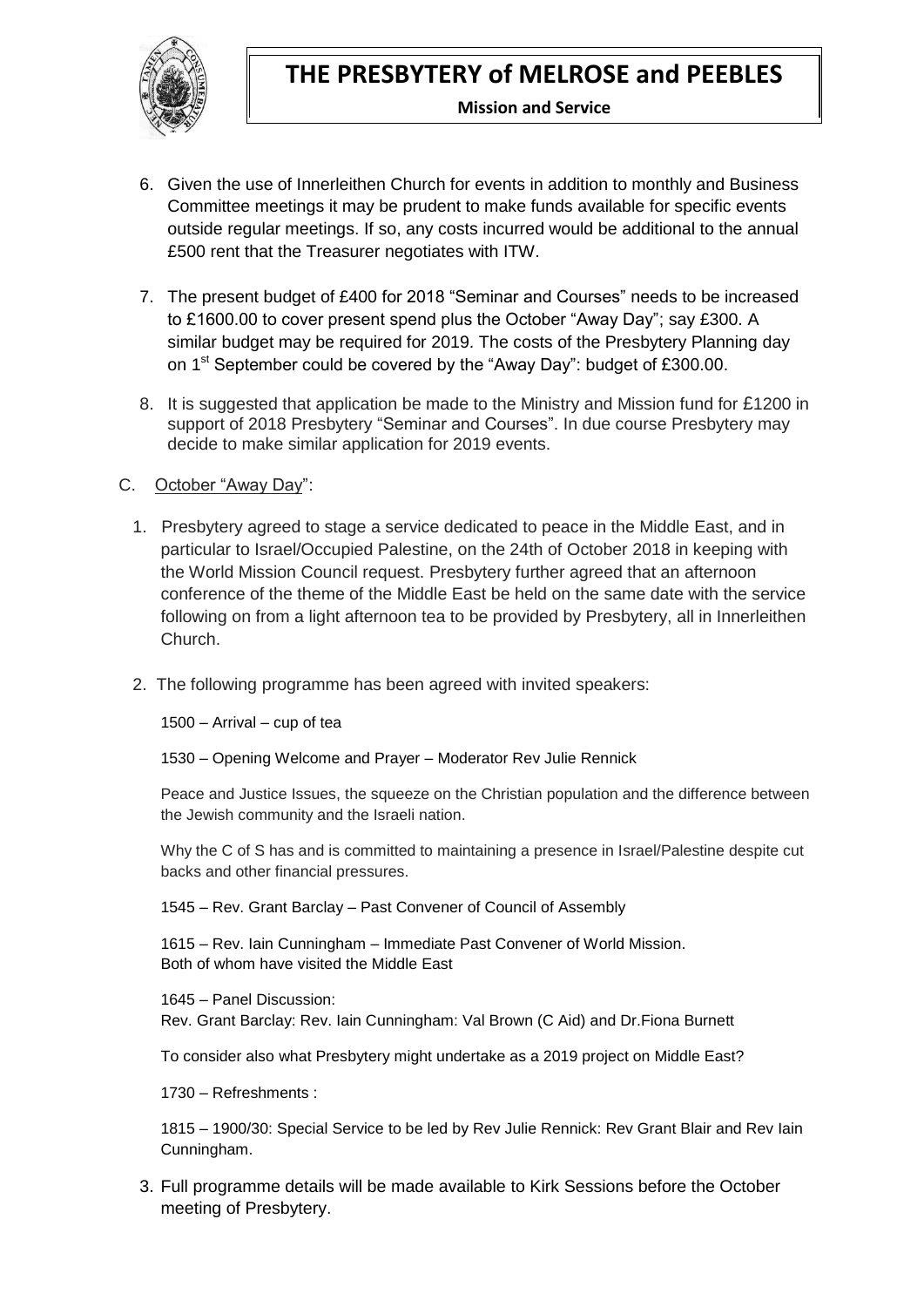

#### **Mission and Service**

4. Presbytery Elders are urged to bring this event to the attention of congregations within the bounds and to encourage attendance. Applications to attend will be open from mid-September.

# D. Malawi/Lebanon Visit:

- 1. The Co-ordinator of the World Mission Group prepared an interim report on the recent Malawi/Lebanon visit whilst it was fresh in everyone's mind. After the World Mission Group have met, a fuller and more reflective report will be presented to the Mission and Service Committee at the October meeting and then to full Presbytery in November.
- 2. The Programme went pretty much according to plan as outlined in the March Presbytery report and subsequent updates and timetables. The only major alteration was that at the last minute, one of the Lebanese had to pull out due to illness. This meant Marina did not travel the following day but came a few days later, in time to have one night on Lindisfarne and go to the National Youth Assembly. She left 3 days later than the Malawians on Thursday  $30<sup>th</sup>$  August.
- 3. The Highlights are difficult to summarise as there were so many. Dr Burnett's eight favourites were: (others will have different ones)
	- Seeing the congregation at Earlston on the first Sunday evening service dancing in the aisles
	- Making sandcastles on the beach at Lindisfarne and watching our guests paddling in the water
	- The BBQ at Earlston when so many joined in a game of football and tug of war
	- Hearing them tell Carol Finlay in 121 that they realised that there was poverty in Scotland and that Marina was their sister (she even learnt some Chichewa)
	- Ernest being so excited at winning his first every game of 10 pin bowling
	- Making dinner together with everyone at home
	- The final service. Will we ever forget the reaction by Geoffrey to his graduation? Also the very timely and insightful views by the young people on the state of the Church of Scotland.
	- All the discussions and conversations I was privileged to have whilst ferrying them around
- 4. According to their answers at the farewell service their highlights included (but not a complete list)
	- Their hosts being so warm, welcoming and incredibly generous
	- Lindisfarne
	- Visit to Scottish Parliament
	- The discussions and the people they met at the NYA. Marina liked Scottish Country Dancing
	- For Geoffrey, going to BGH
	- For Nellie visiting Dumfries Prison
	- The 10 pin bowling evening
	- Visit to Smail's Printworks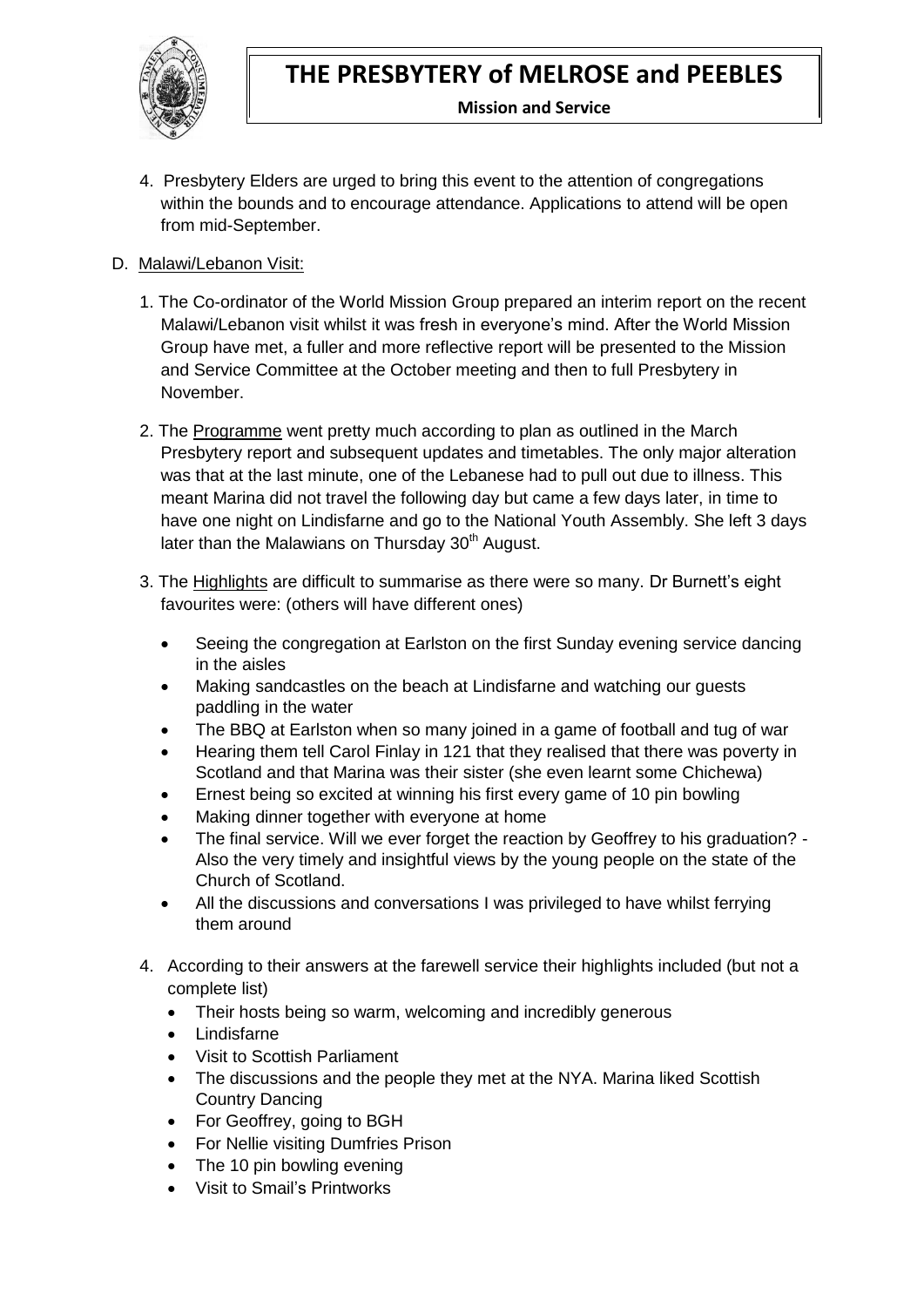

# **THE PRESBYTERY of MELROSE and PEEBLES**

**Mission and Service**

 The school visits (more than one commented they would now like to be a teacher!)

- The farewell service with the opportunity to tell you all about their visit and being asked their thoughts on our church. And of course the Graduation.
- 5. There are proposals for support to three individuals associated with the visit and current agreements. To help improve communications the World Mission Group would like to engage the services of a young recently graduated Malawian journalist/ photographer (Levi). He would be tasked with curating narrative and providing video and still images of the link. He has interviewed all the visiting Malawians and would be asked to follow up with the visitors on their return. The cost would be £250 for 5 months. Midwife Geoffrey may require £75 per month and student midwife Limbikani may require £1000 for his third year which will start in January.
- 6. Thanks: The list is enormous! In no particular order, thanks to
	- The hosts, drivers and all who helped with the logistics of the visit
	- The churches and groups that provided hospitality, meals and refreshments along the way
	- All the organisations outwith the church eg SBC, Smails, BGH, Dumfries prison, Fresh Start, Foodbanks, Schools, Netherurd farm, that took time to meet with them
	- The Presbytery for funding the visit and supporting it throughout.
	- Everyone who made time to come to a service or other event or generally engaged with the group. I have tried to count just how many people met our visitors in some way and it is a fair few hundred
	- And of course our visitors for being so enthusiastic to get involved and game for everything that was thrown at them. They were indeed a pleasure to be with
- 7. Moving Forward The World Mission Group is going to be busy following on from this visit. They have built up a huge enthusiasm for links with Lebanon and Malawi that they wish to capitalise on. Immediate issues are:
	- To keep the communication flowing between the countries and a wish to employ Levi Chalfumira for 6 months in the first instance to help us in Malawi
	- Geoffrey needs support to enable him to volunteer in a Zomba hospital whilst the Government finds him a permanent position
	- We need to make sure that the churches and individuals supporting Ernest and Chippie's continued education are supported
	- The committee plans to arrange visits in the next few months to all interested congregations in the Presbytery to show the video and have discussions about possible plans to further/start their involvement with the World Church
	- We keep chatting with our returned visitors using whatsapp and emails to keep the links going and build on the friendships made.
- 8. There is much to discuss and plan in the coming months and the World Mission Group invites anyone and everyone with a suggestion to let Dr Burnett know. We are also very happy to have any Presbytery member join our group if they feel so moved.